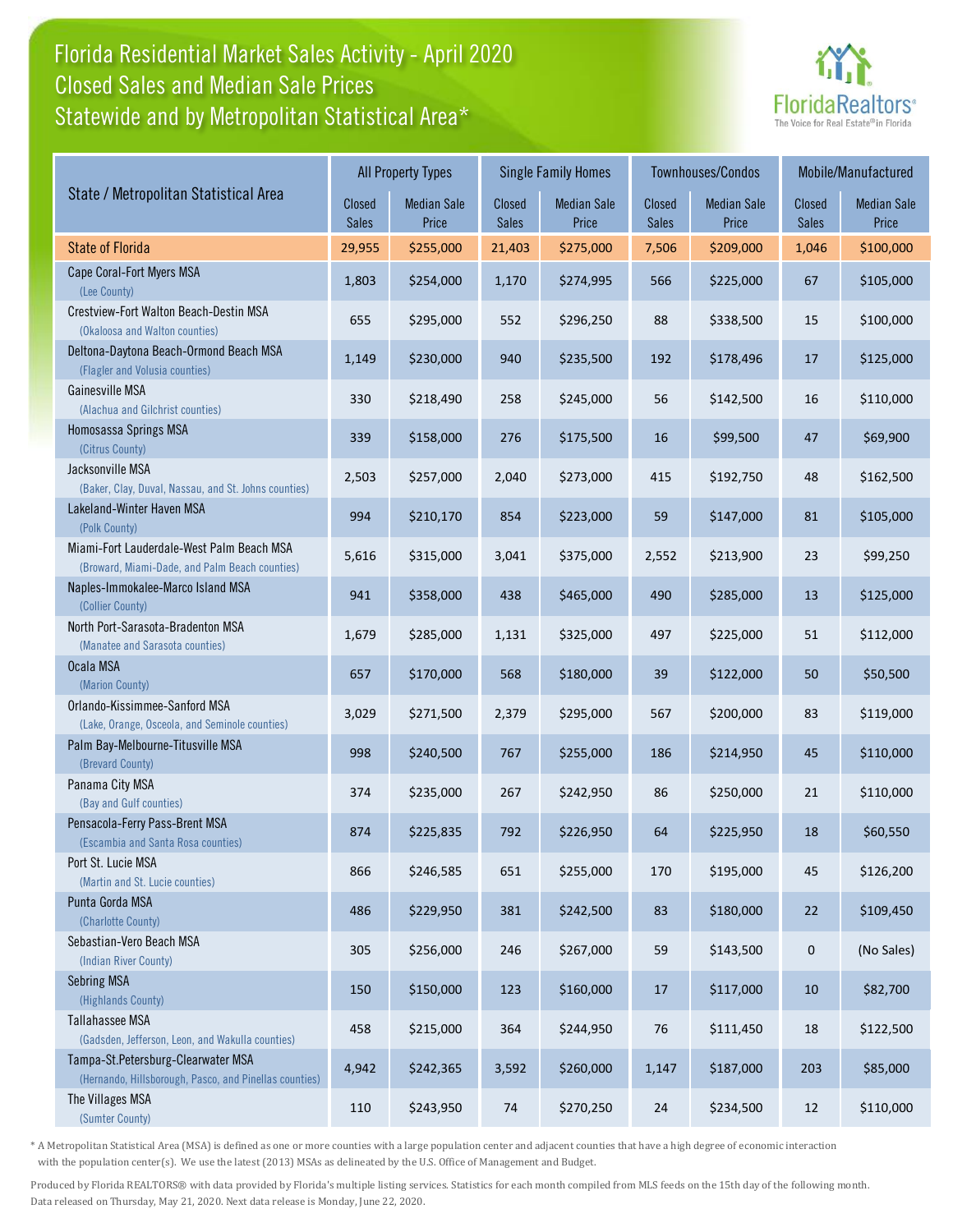## Florida Residential Market Sales Activity - April 2020 Listed by County Closed Sales and Median Sale Prices



| County                     | <b>All Property Types</b> |                             |                        | <b>Single Family Homes</b>  |                        | Townhouses/Condos           | Mobile/Manufactured           |                             |
|----------------------------|---------------------------|-----------------------------|------------------------|-----------------------------|------------------------|-----------------------------|-------------------------------|-----------------------------|
|                            | Closed<br>Sales           | <b>Median Sale</b><br>Price | Closed<br><b>Sales</b> | <b>Median Sale</b><br>Price | Closed<br><b>Sales</b> | <b>Median Sale</b><br>Price | <b>Closed</b><br><b>Sales</b> | <b>Median Sale</b><br>Price |
| Alachua County             | 314                       | \$219,000                   | 248                    | \$246,000                   | 56                     | \$142,500                   | 10                            | \$129,500                   |
| <b>Baker County</b>        | 25                        | \$210,599                   | 24                     | \$210,250                   | 0                      | (No Sales)                  | $\mathbf{1}$                  | \$220,000                   |
| <b>Bay County</b>          | 351                       | \$227,000                   | 252                    | \$239,000                   | 81                     | \$241,000                   | 18                            | \$106,675                   |
| <b>Bradford County</b>     | 19                        | \$120,670                   | 16                     | \$138,500                   | $\pmb{0}$              | (No Sales)                  | 3                             | \$99,900                    |
| <b>Brevard County</b>      | 998                       | \$240,500                   | 767                    | \$255,000                   | 186                    | \$214,950                   | 45                            | \$110,000                   |
| <b>Broward County</b>      | 1,974                     | \$290,000                   | 985                    | \$382,000                   | 980                    | \$183,500                   | 9                             | \$124,000                   |
| <b>Calhoun County</b>      | 7                         | \$151,500                   | 6                      | \$155,750                   | 0                      | (No Sales)                  | $\mathbf{1}$                  | \$109,900                   |
| <b>Charlotte County</b>    | 486                       | \$229,950                   | 381                    | \$242,500                   | 83                     | \$180,000                   | 22                            | \$109,450                   |
| <b>Citrus County</b>       | 339                       | \$158,000                   | 276                    | \$175,500                   | 16                     | \$99,500                    | 47                            | \$69,900                    |
| <b>Clay County</b>         | 282                       | \$232,000                   | 253                    | \$240,000                   | 17                     | \$149,000                   | 12                            | \$139,500                   |
| <b>Collier County</b>      | 941                       | \$358,000                   | 438                    | \$465,000                   | 490                    | \$285,000                   | 13                            | \$125,000                   |
| <b>Columbia County</b>     | 66                        | \$164,450                   | 52                     | \$176,950                   | $\mathbf 0$            | (No Sales)                  | 14                            | \$101,500                   |
| <b>DeSoto County</b>       | 25                        | \$145,000                   | 16                     | \$181,000                   | 5                      | \$138,000                   | 4                             | \$76,000                    |
| <b>Dixie County</b>        | 21                        | \$121,900                   | 13                     | \$160,000                   | 0                      | (No Sales)                  | 8                             | \$60,450                    |
| <b>Duval County</b>        | 1,286                     | \$229,000                   | 1,037                  | \$241,000                   | 239                    | \$173,250                   | 10                            | \$139,950                   |
| <b>Escambia County</b>     | 468                       | \$212,965                   | 410                    | \$213,752                   | 50                     | \$225,950                   | $\bf 8$                       | \$59,975                    |
| <b>Flagler County</b>      | 241                       | \$244,800                   | 214                    | \$244,900                   | 26                     | \$243,250                   | $\mathbf{1}$                  | \$51,000                    |
| <b>Franklin County</b>     | 28                        | \$247,000                   | 23                     | \$268,501                   | 3                      | \$70,000                    | $\overline{2}$                | \$83,950                    |
| <b>Gadsden County</b>      | 24                        | \$148,450                   | 21                     | \$149,900                   | 0                      | (No Sales)                  | 3                             | \$136,000                   |
| <b>Gilchrist County</b>    | 16                        | \$150,500                   | 10                     | \$239,088                   | 0                      | (No Sales)                  | 6                             | \$99,000                    |
| <b>Glades County</b>       | 7                         | \$156,500                   | 5                      | \$157,000                   | 0                      | (No Sales)                  | $\overline{2}$                | \$65,000                    |
| <b>Gulf County</b>         | 23                        | \$303,000                   | 15                     | \$372,000                   | 5                      | \$292,000                   | 3                             | \$115,000                   |
| <b>Hamilton County</b>     | 5                         | \$78,000                    | 3                      | \$78,000                    | 0                      | (No Sales)                  | $\overline{2}$                | \$65,500                    |
| <b>Hardee County</b>       | 10                        | \$217,500                   | 10                     | \$217,500                   | 0                      | (No Sales)                  | 0                             | (No Sales)                  |
| <b>Hendry County</b>       | 26                        | \$137,500                   | 16                     | \$157,450                   | 4                      | \$102,500                   | 6                             | \$111,500                   |
| <b>Hernando County</b>     | 394                       | \$185,000                   | 325                    | \$199,900                   | $11\,$                 | \$150,500                   | 58                            | \$84,950                    |
| <b>Highlands County</b>    | 150                       | \$150,000                   | 123                    | \$160,000                   | $17\,$                 | \$117,000                   | $10\,$                        | \$82,700                    |
| <b>Hillsborough County</b> | 1,976                     | \$255,000                   | 1,529                  | \$270,000                   | 420                    | \$185,320                   | 27                            | \$140,000                   |
| <b>Holmes County</b>       | $14\,$                    | \$92,250                    | 13                     | \$117,000                   | 0                      | (No Sales)                  | $\mathbf{1}$                  | \$67,500                    |
| <b>Indian River County</b> | 305                       | \$256,000                   | 246                    | \$267,000                   | 59                     | \$143,500                   | $\pmb{0}$                     | (No Sales)                  |
| Jackson County             | 27                        | \$128,900                   | 22                     | \$137,500                   | 0                      | (No Sales)                  | 5                             | \$120,000                   |
| Jefferson County           | $12\,$                    | \$278,500                   | 12                     | \$278,500                   | $\pmb{0}$              | (No Sales)                  |                               | (No Sales)                  |
| Lafayette County           | $\mathbf{1}$              | \$0                         | 1                      | \$0                         | 0                      | (No Sales)                  | $\pmb{0}$                     | (No Sales)                  |
| <b>Lake County</b>         | 552                       | \$240,000                   | 481                    | \$254,089                   | 23                     | \$202,000                   | 48                            | \$116,500                   |
| Lee County                 | 1,803                     | \$254,000                   | 1,170                  | \$274,995                   | 566                    | \$225,000                   | 67                            | \$105,000                   |

Produced by Florida REALTORS® with data provided by Florida's multiple listing services. Statistics for each month compiled from MLS feeds on the 15th day of the following month. Data released on Thursday, May 21, 2020. Next data release is Monday, June 22, 2020.